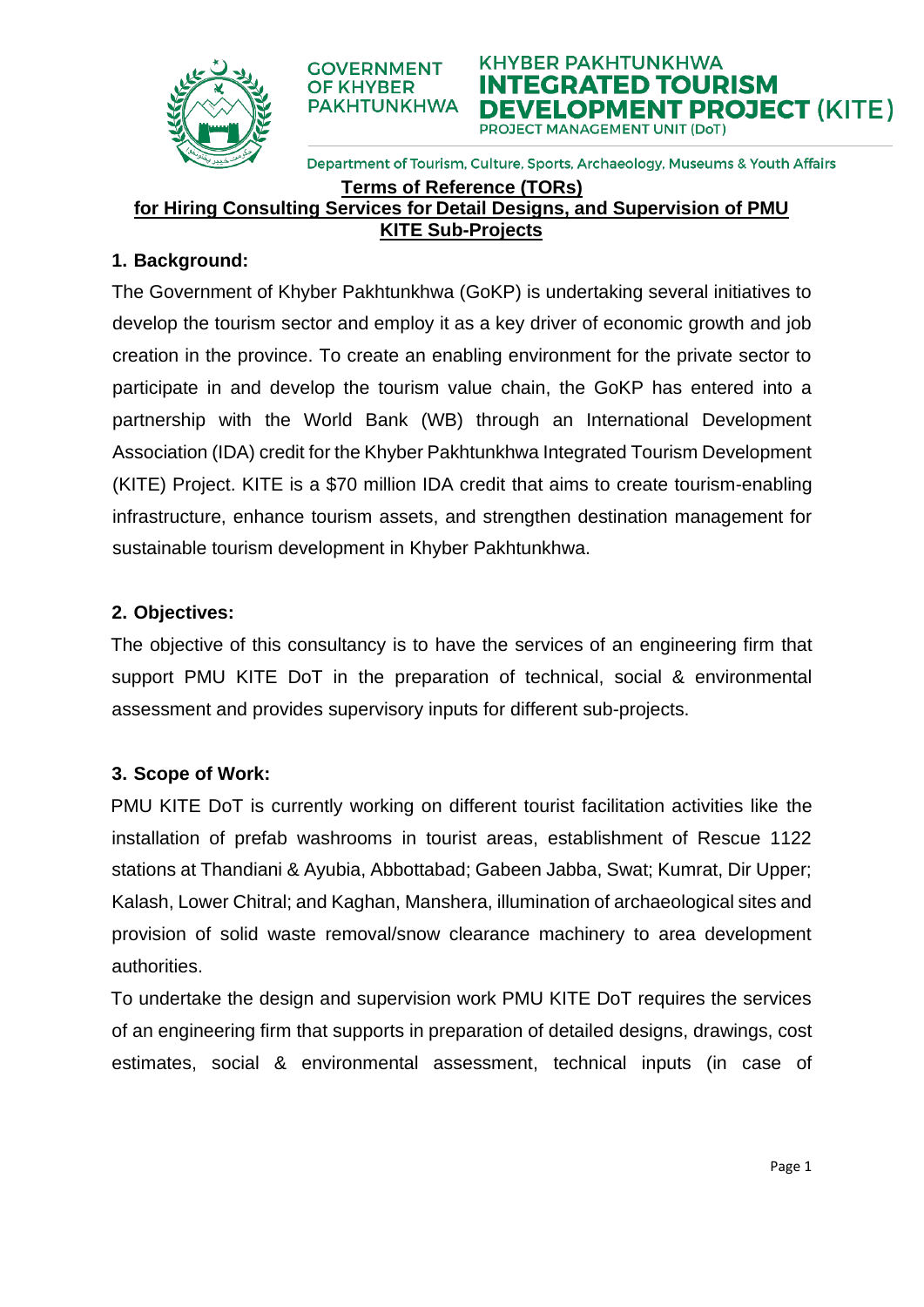

Department of Tourism, Culture, Sports, Archaeology, Museums & Youth Affairs

**KHYBER PAKHTUNKHWA** 

**PROJECT MANAGEMENT UNIT (DoT)** 

INTEGRATED TOURISM

E**VELOPMENT PROJECT** (KITE)

procurement of machinery), and provides supervisory inputs of different sub-projects. The scope of the required services has been divided into the following tasks:

## **3.1 Engineering Services:**

The consultant is required to perform the role of the Engineer in accordance with the contract. The responsibility of the consultant will include, but is not limited to the following:

- Conduct site survey and develop site layout plan with associated cost estimates/ BOQ.
- Issuance of construction drawings, checking of the layout of structures.
- To check as-built drawings prepared by the contractor.

**GOVERNMENT** 

**OF KHYBER PAKHTUNKHWA** 

- Review and study the physical verification of the site for assessing the scope of work.
- Conduct necessary tests to determine the design parameters.
- Notice to commence works will be issued by the consultants with due consultation with the Client.
- Approval of construction works schedule and its monitoring using an agreed construction management/monitoring IT tool (like MS Project, Primavera, etc.).
- Approval of construction materials to be used for the project.
- Joint measurements will be taken with the contractor and recorded in the computer-based form.
- Maintain daily progress reports.
- Maintain a record of correspondence between the client, consultants, and contractors, etc.
- Check requests will be submitted by the contractor before execution of any activity and will be approved/disapproved by the site supervisory staff on the basis of the quality of work performed by the contractor.
- To guide the contractor in maintaining safety measures & care of works.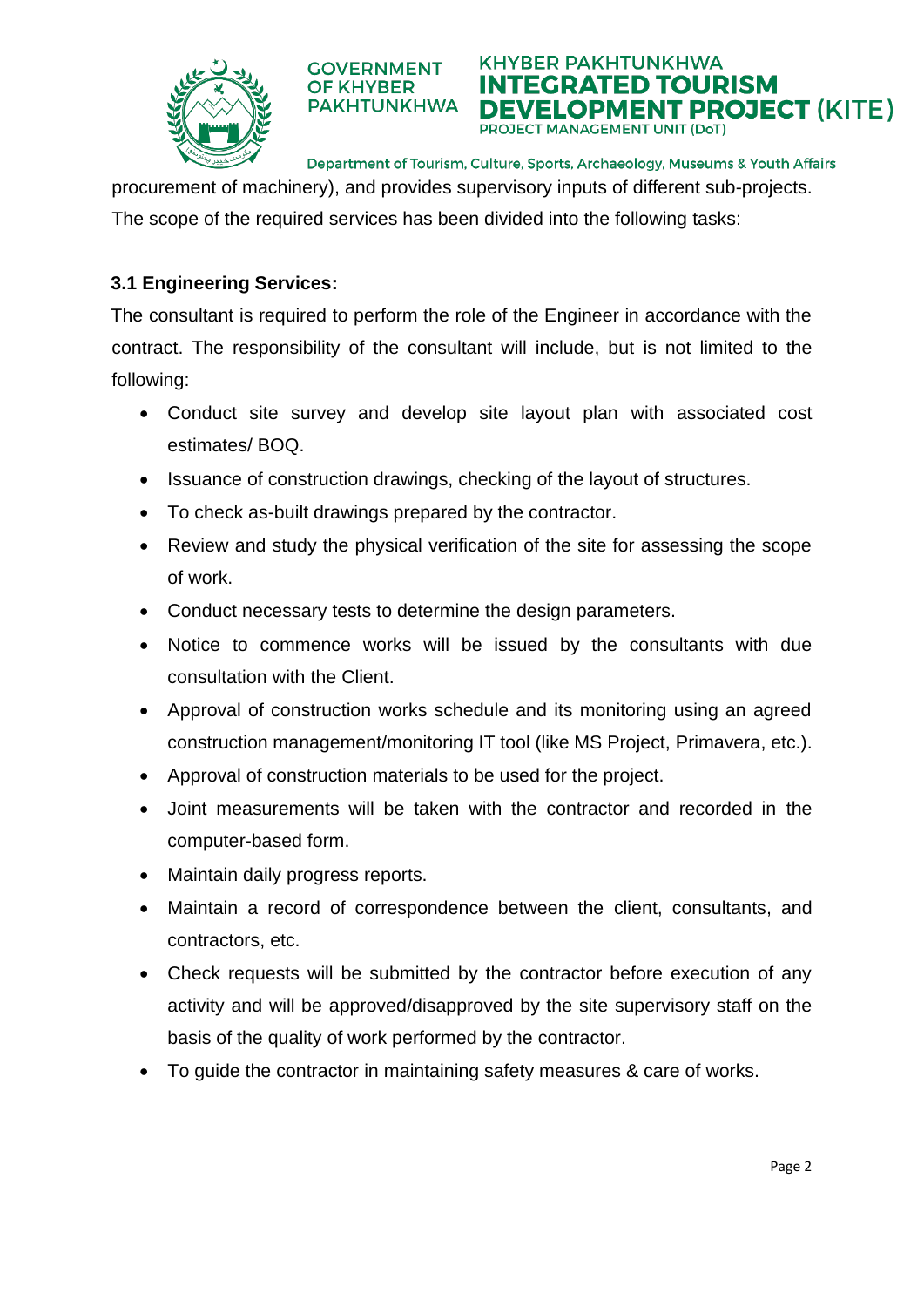

**KHYBER PAKHTUNKHWA** ITEGRATED TOURISM **PAKHTUNKHWA** E**VELOPMENT PROJECT** (KITE) PROJECT MANAGEMENT UNIT (DoT)

Department of Tourism, Culture, Sports, Archaeology, Museums & Youth Affairs

- To direct the contractor to carry out all such work as may be necessary in the opinion of the Engineer to avoid or to reduce the risk in case of an emergency affecting the safety of life or of the works or of adjoining property and advise the client thereof as soon thereafter as is reasonably practicable.
- Arrange progress review meetings with the client and contractors.

**GOVERNMENT** 

**OF KHYBER** 

- Examine and attend to the measurement of any work which is about to be covered or put out of view before permanent work is placed Theron and examine and attend to the measurement of the completed works in the prescribed form.
- Issuance of necessary notices to the contractor during the construction period.
- Inspection of completed works at appropriate intervals during the defect liability period and issuing defects liability certificate.
- Processing of contractor's possible claims of the construction contracts.
- Informing the client about the status of works if the consultants feel that the works will not be completed as per the original works program due to inadequate manpower, equipment, materials, or other resources may indicate that the contractor may be delayed in the completion of any part of the project.
- To monitor environmental issues during the construction period ensured minimum disruption/damage to the environment and local settlements and provided information to the client in the Monthly Progress Reports.
- To issue a variation order which has financial implications except in emergency situations as reasonably determined by the Engineer subject to prior approval in writing of the client.
- To approve subletting any part of the works subject to prior approval in writing of the client.
- Recommendation of extension of time subject to prior approval of the client.
- Advise the client in case of arbitration or litigation regarding construction contracts.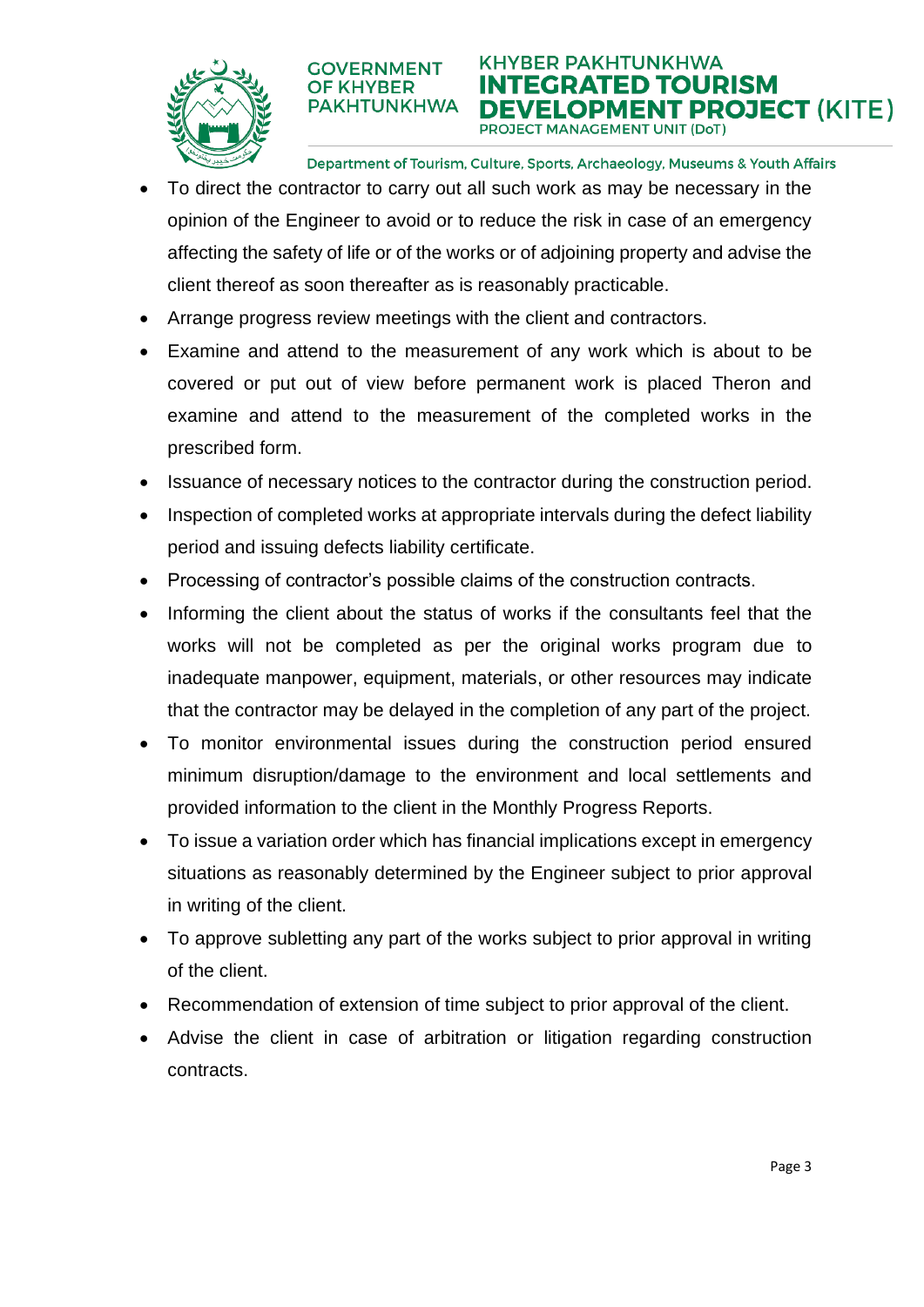

**KHYBER PAKHTUNKHWA ITEGRATED TOURISM** E**VELOPMENT PROJECT** (KITE) PROJECT MANAGEMENT UNIT (DoT)

Department of Tourism, Culture, Sports, Archaeology, Museums & Youth Affairs

• Checking contractors' Interim Payment Certificates, escalation bills, claims, and other statements with respect to arithmetical error and compliance with the contract and if required make corrections thereto.

**GOVERNMENT** 

**OF KHYBER PAKHTUNKHWA** 

- Verification & recommendation of contractors Interim Payment Certificates for payments.
- To advise the client on all matters relating to the execution of the contract including providing advice on the processing of the contractor's claims, if any.
- Recommendation of liquidated damages against the contractor or other actions which should be taken against the contractor under the construction contract.
- Development of Complete Standard Bidding Documents and Procurement Strategy for the procurement of the proposed leftover works, the bidding documents, and procurement strategy will be in accordance with the World Bank Procurement Regulations.

#### 3.2 **Environmental & Social Inputs**:

• To supervise Environmental and Social safeguard documents for various subprojects.

### **3.3 Overall Project Supervision & Monitoring**:

- To support the establishment and management of the PMU KITE DoT.
- To support the PMU DoT to carry out the overall project monitoring.
- To prepare quarterly progress reports in the duly agreed format.
- To provide complete records and approve the contractor's as-built drawings for the works.
- To prepare completion report for sub-projects including information on a contract-wise basis on duly agreed format and in carrying out Project Benefit Monitoring and Evaluation before and after civil works construction in accordance with the format to be provided by Client.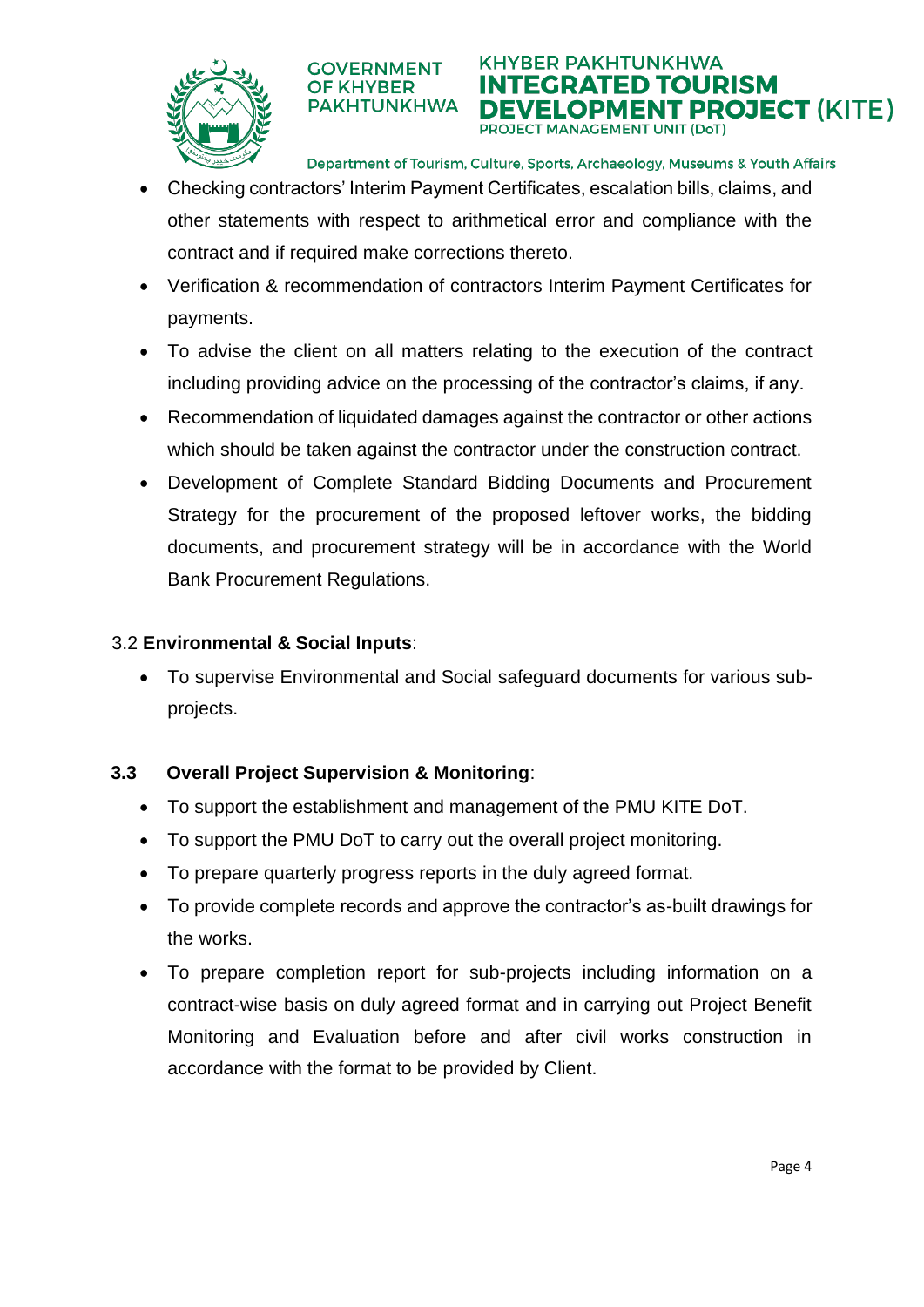



Department of Tourism, Culture, Sports, Archaeology, Museums & Youth Affairs

- Inspection of works to check the workmanship and inspect that the work is carried out according to the specifications.
- Supervise tests performed by the contractor on materials. Approval and disapproval of contractor's work and, if appropriate, his plant and equipment.
- Approval of materials and the conformity of the works to the contract specifications.
- Certify completion part or all the works and preparation of punch list.

**GOVERNMENT** 

**OF KHYBER** 

- Testing of materials and of completed works and giving instructions for removal of unspecified materials from the site.
- To order, if required, the uncovering of completed work and or the removal and substitution of proper materials and/or work.
- Inspection of works during maintenance period and issuance of maintenance certificate.
- Assistance in taking over / handing over of Project from contractor to the Client.

#### **4. Qualification of Firm**:

The Interested firms will be expected to demonstrate or provide explicit information/ evidence of their qualification to perform this assignment, in their profiles, in the areas covered by the project as indicated above. Firms should have a specific and proven competence and experience of at least 10 years in design, supervision, of tasks delineated in TORs and should have completed at least two similar assignments in past five (5) years.

They should have relevantly qualified experienced and skilled human resources as per the scope of work. They should have adequately equipped offices.

#### **5. Indicative Disciplines and Team composition:**

The Consultant shall provide the required staff and qualifications to manage all the different tasks of the assignment. Client reserves the right to reject and/or instruct removal of staff due to nonperformance.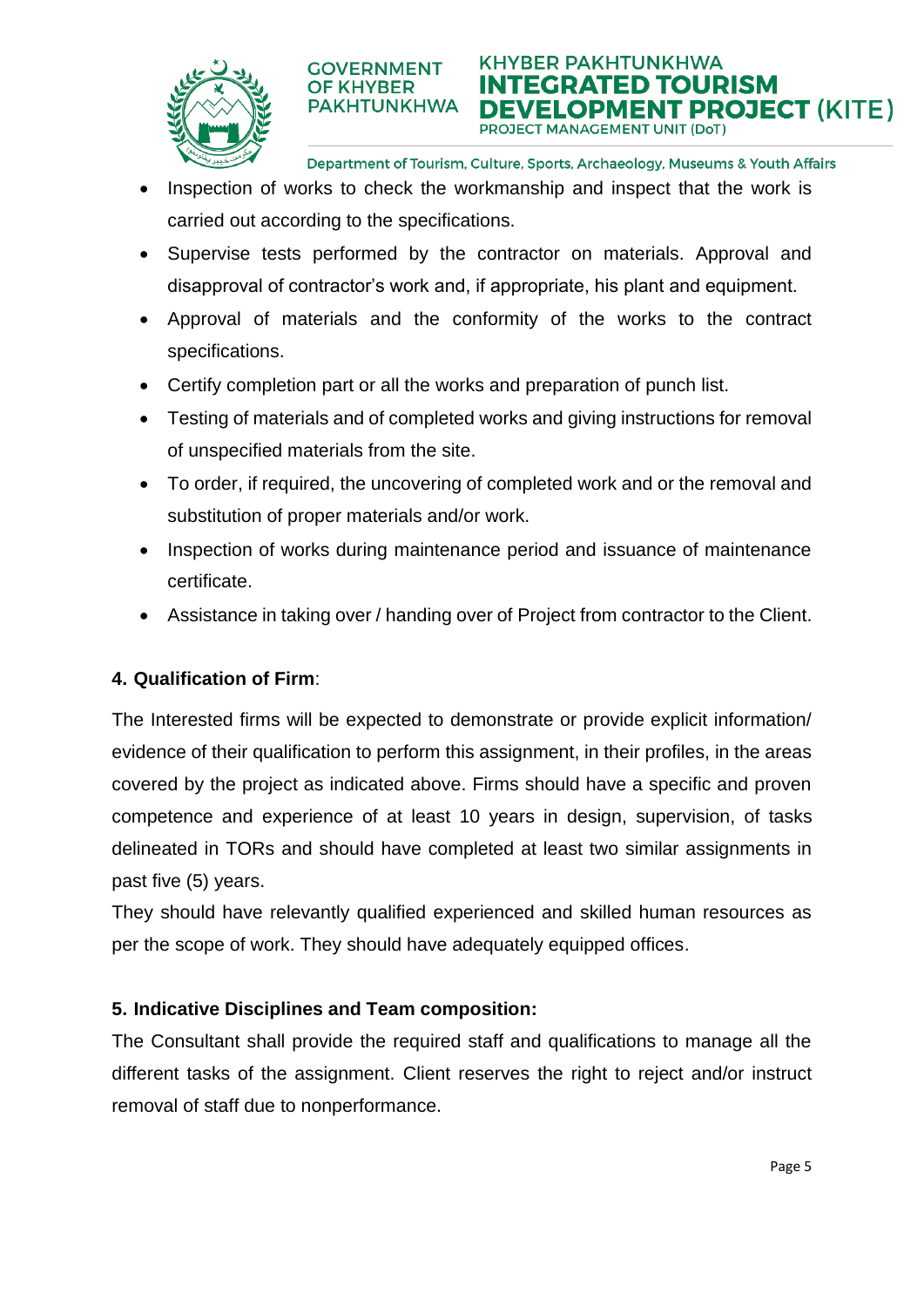

#### **GOVERNMENT OF KHYBER PAKHTUNKHWA**

# **KHYBER PAKHTUNKHWA INTEGRATED TOURISM DEVELOPMENT PROJECT (KITE)**<br>PROJECT MANAGEMENT UNIT (DoT)

Department of Tourism, Culture, Sports, Archaeology, Museums & Youth Affairs

| S.<br>No.                            | <b>Designation</b>                | No. of<br><b>Staff</b> | <b>Qualification and Expertise</b>                                                                               | Man<br><b>Months</b> |
|--------------------------------------|-----------------------------------|------------------------|------------------------------------------------------------------------------------------------------------------|----------------------|
| A) Key Experts Design                |                                   |                        |                                                                                                                  |                      |
| i)                                   | <b>Chief Resident</b><br>Engineer | 1                      | Bachelor's Degree in civil engineering<br>with an overall 25 years of experience<br>in the field of construction | 6                    |
| ii)                                  | <b>Structure</b><br>Engineer      | 1                      | Master's degree in Structure<br>Engineering with 8 years of<br>experience                                        | 4                    |
| iii)                                 | Electrical<br>Engineer            | 1                      | Master's degree in electrical<br>engineering with 8 years of<br>experience                                       | 6                    |
| iv)                                  | <b>Social Expert</b>              | 1                      | Master's degree in social sciences<br>with 8 years of experience                                                 | $\overline{4}$       |
| V)                                   | Environmental<br>Engineer         | 1                      | Master's degree in environmental<br>sciences with 8 years of experience                                          | $\overline{4}$       |
| vi)                                  | Computer / CAD<br>Operator        | 1                      | 3 years Diploma of Associate<br>Engineering with 8 years' experience                                             | 12                   |
| <b>Key Experts Supervision</b><br>B) |                                   |                        |                                                                                                                  |                      |
| i)                                   | <b>Chief Resident</b><br>Engineer | $\mathbf 1$            | Bachelor's Degree in civil engineering<br>with an overall 25 years of experience<br>in the field of construction | 12                   |
| ii)                                  | Electrical<br>Engineer            | 1                      | Bachelor's Degree in electrical<br>engineering with 5 years of<br>experience                                     | 12                   |
| C) Non-Key Experts Supervision       |                                   |                        |                                                                                                                  |                      |
| 1) Kaghan, Naran & Galiyat           |                                   |                        |                                                                                                                  |                      |
| i)                                   | Assistant<br>Resident<br>Engineer | 1                      | Bachelor's Degree in civil engineering<br>with 5 years of experience                                             | 12                   |
| ii)                                  | Site Inspector                    | 5                      | 3 years Diploma of Associate<br>Engineering with 8 years' experience                                             | 60                   |
| 2) Swat, Dir Upper & Chitral         |                                   |                        |                                                                                                                  |                      |
| $\mathsf{i}$                         | Assistant<br>Resident<br>Engineer | 1                      | Bachelor's Degree in civil engineering<br>with 5 years of experience                                             | 12                   |
| ii)                                  | Site Inspector                    | 5                      | 3 years Diploma of Associate<br>Engineering with 8 years' experience                                             | 60                   |
| 3) Peshawar & Mardan                 |                                   |                        |                                                                                                                  |                      |
| i)                                   | Assistant<br>Resident<br>Engineer | 1                      | Bachelor's Degree in civil engineering<br>with 5 years of experience                                             | 12                   |
| ii)                                  | Site Inspector                    | 3                      | 3 years Diploma of Associate<br>Engineering with 8 years' experience                                             | 36                   |